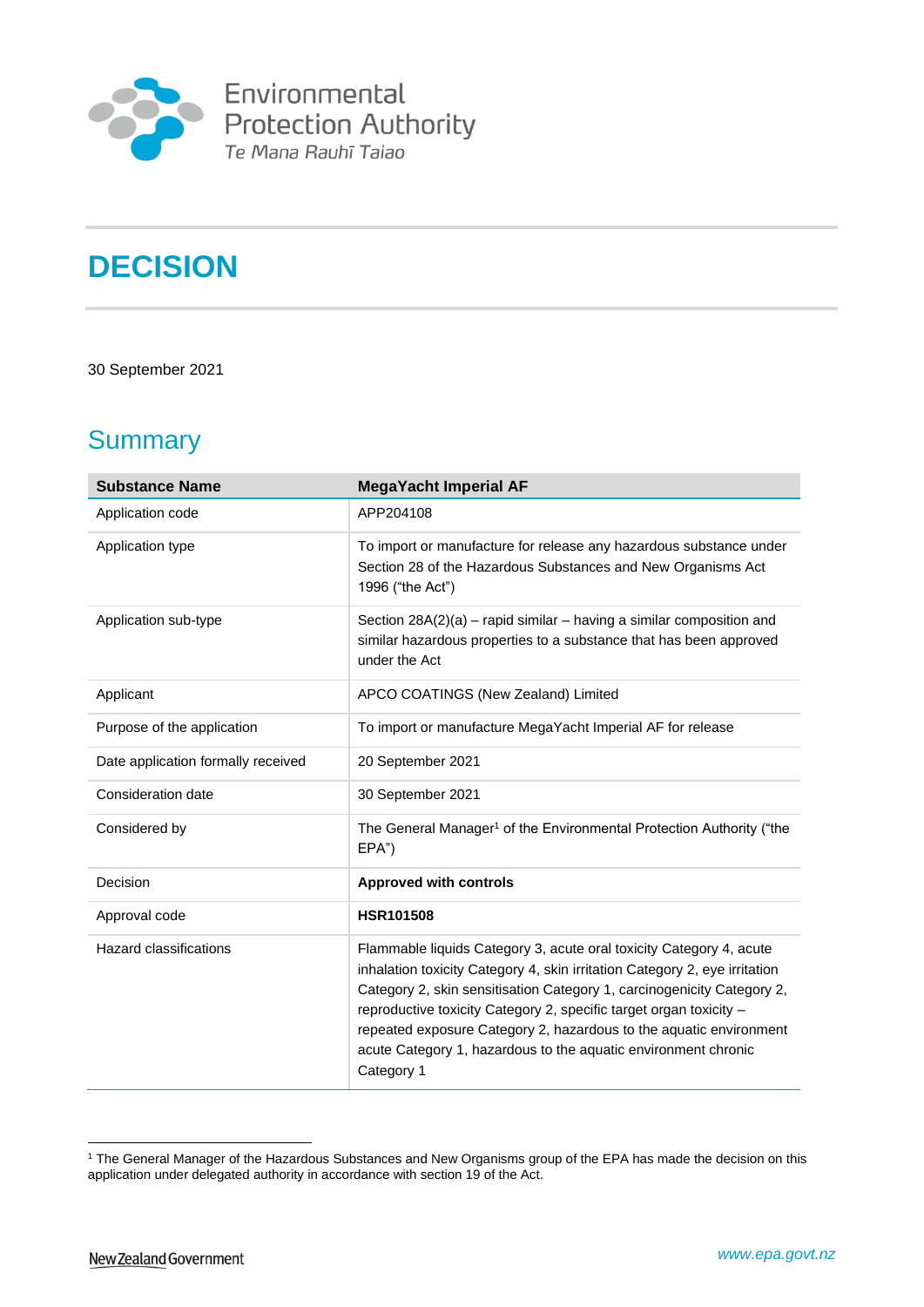Decision on application for approval to import or manufacture MegaYacht Imperial AF for release (APP204108)

### 1. Substance

1.1. MegaYacht Imperial AF is an antifouling paint containing 532 g/L cuprous oxide, 24 g/L copper pyrithione and 66 g/L zineb as the active ingredients. It is intended to be imported and applied by professional users to newly built commercial vessels, as well as carrying out maintenance on commercial vessels.

### 2. Process and consultation

### **Application receipt**

2.1. The application, including the statutory declaration, was formally received on 20 September 2021 under section 28 of the Act.

### **Information available for consideration**

- 2.2. The information available for the consideration comprised:
	- the application form;
	- the confidential appendices to the application;
	- the EPA science memorandum.
- 2.3. There was sufficient information to assess the application.

### **Notification to government departments**

2.4. In line with section 53(4) of the Act, as the application was not publicly notified under section 53(2) of the Act, government departments were equally not notified of the application for MegaYacht Imperial AF.

### **Legislative criteria for the application**

- 2.1. This application meets the criteria for rapid assessment under section 28A(2)(a) of the Act, as it is considered that a substance having a similar composition and similar hazardous properties has been approved. This is referred to as the reference substance.
- 2.2. In considering this application, the relevant provisions of the Act, the EPA Notices, the Health and Safety at Work Act 2015 (HSW Act), the Health and Safety at Work (Hazardous Substances) Regulations 2017 (HSW (HS) Regulations) and the HSNO (Methodology) Order 1998 were taken into account.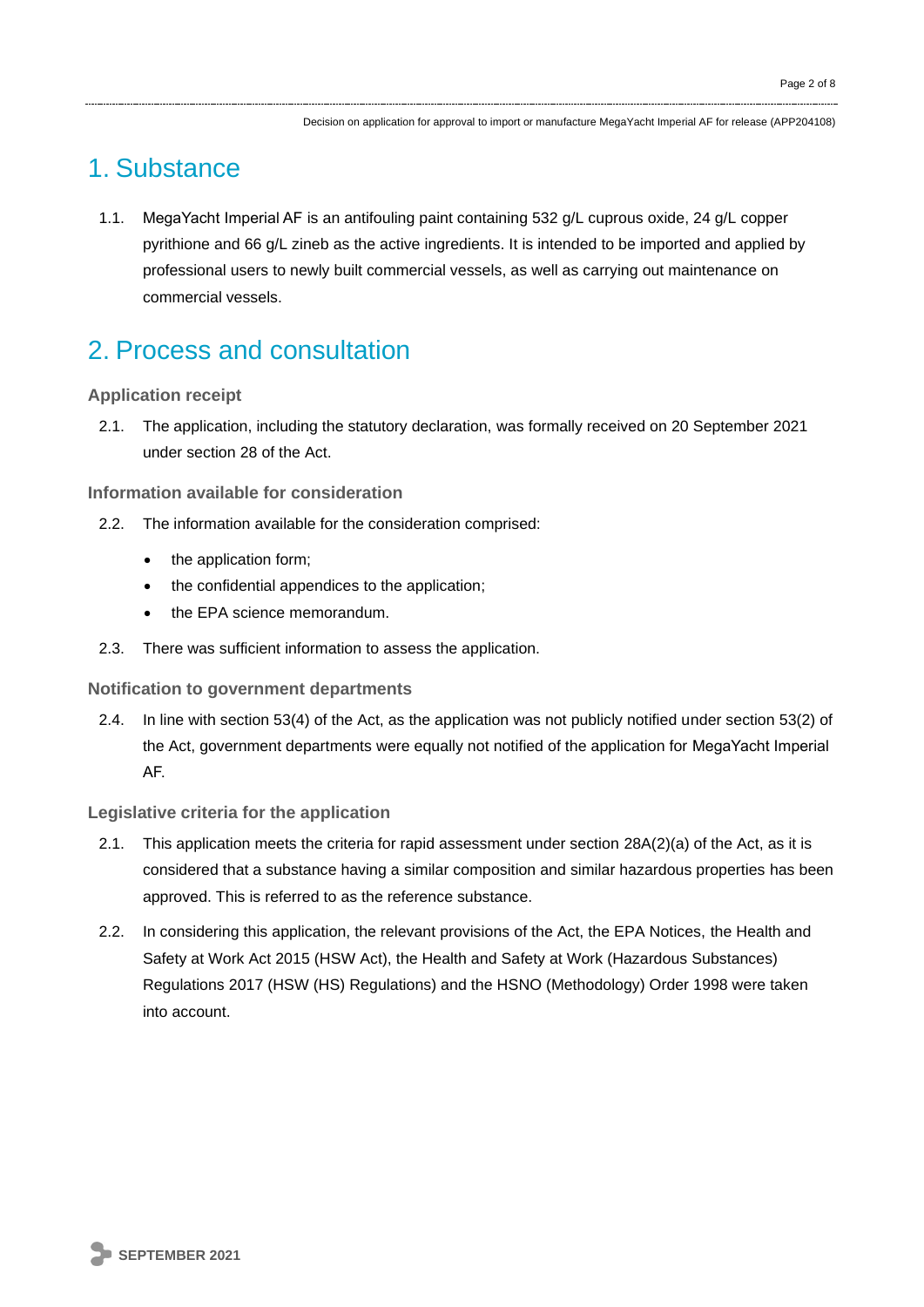### 3. Comparison of MegaYacht Imperial AF with the reference substance

### **Identity of reference substance**

3.1. The approved substance SeaForce 90, which has the approval code HSR100412, has been identified as a reference substance which MegaYacht Imperial AF could be compared to as part of a rapid assessment. This reference substance is considered eligible for comparing with MegaYacht Imperial AF.

### **Hazardous properties**

- 3.2. The hazard classifications of MegaYacht Imperial AF were determined based on the information provided by the applicant and other available information. The hazard classifications are shown in Table 1 alongside those of the reference substance.
- 3.3. The hazard classifications of MegaYacht Imperial AF are the same when compared to the reference substance.

| <b>Hazard class</b>                                   |            | <b>MegaYacht Imperial AF</b>                                                                                           | SeaForce 90                                                                                                            |
|-------------------------------------------------------|------------|------------------------------------------------------------------------------------------------------------------------|------------------------------------------------------------------------------------------------------------------------|
| Flammable liquids                                     |            | flammable liquids Category 3                                                                                           | flammable liquids Category 3                                                                                           |
| Acute toxicity                                        | Oral       | acute oral toxicity Category 4                                                                                         | acute oral toxicity Category 4                                                                                         |
|                                                       | Inhalation | acute inhalation toxicity<br>Category 4                                                                                | acute inhalation toxicity<br>Category 4                                                                                |
| Skin corrosion/irritation                             |            | skin irritation Category 2                                                                                             | skin irritation Category 2                                                                                             |
| Serious eye damage/eye irritation                     |            | eye irritation Category 2                                                                                              | eye irritation Category 2                                                                                              |
| Respiratory or skin sensitisation                     |            | skin sensitisation Category 1                                                                                          | skin sensitisation Category 1                                                                                          |
| Carcinogenicity                                       |            | carcinogenicity Category 2                                                                                             | carcinogenicity Category 2                                                                                             |
| Reproductive toxicity                                 |            | reproductive toxicity Category 2                                                                                       | reproductive toxicity Category 2                                                                                       |
| Specific target organ toxicity -<br>repeated exposure |            | specific target organ toxicity $-$<br>repeated exposure Category 2                                                     | specific target organ toxicity -<br>repeated exposure Category 2                                                       |
| Hazardous to the aquatic<br>environment               |            | hazardous to the aquatic<br>environment acute Category 1<br>hazardous to the aquatic<br>environment chronic Category 1 | hazardous to the aquatic<br>environment acute Category 1<br>hazardous to the aquatic<br>environment chronic Category 1 |

#### **Table 1: Hazard classifications of MegaYacht Imperial AF and the reference substance**

### **Use**

3.4. MegaYacht Imperial AF and the reference substance are both proposed for use as antifouling paints for use on marine vessels. There are no substantial differences in the lifecycle, use and purpose of MegaYacht Imperial AF and the reference substance.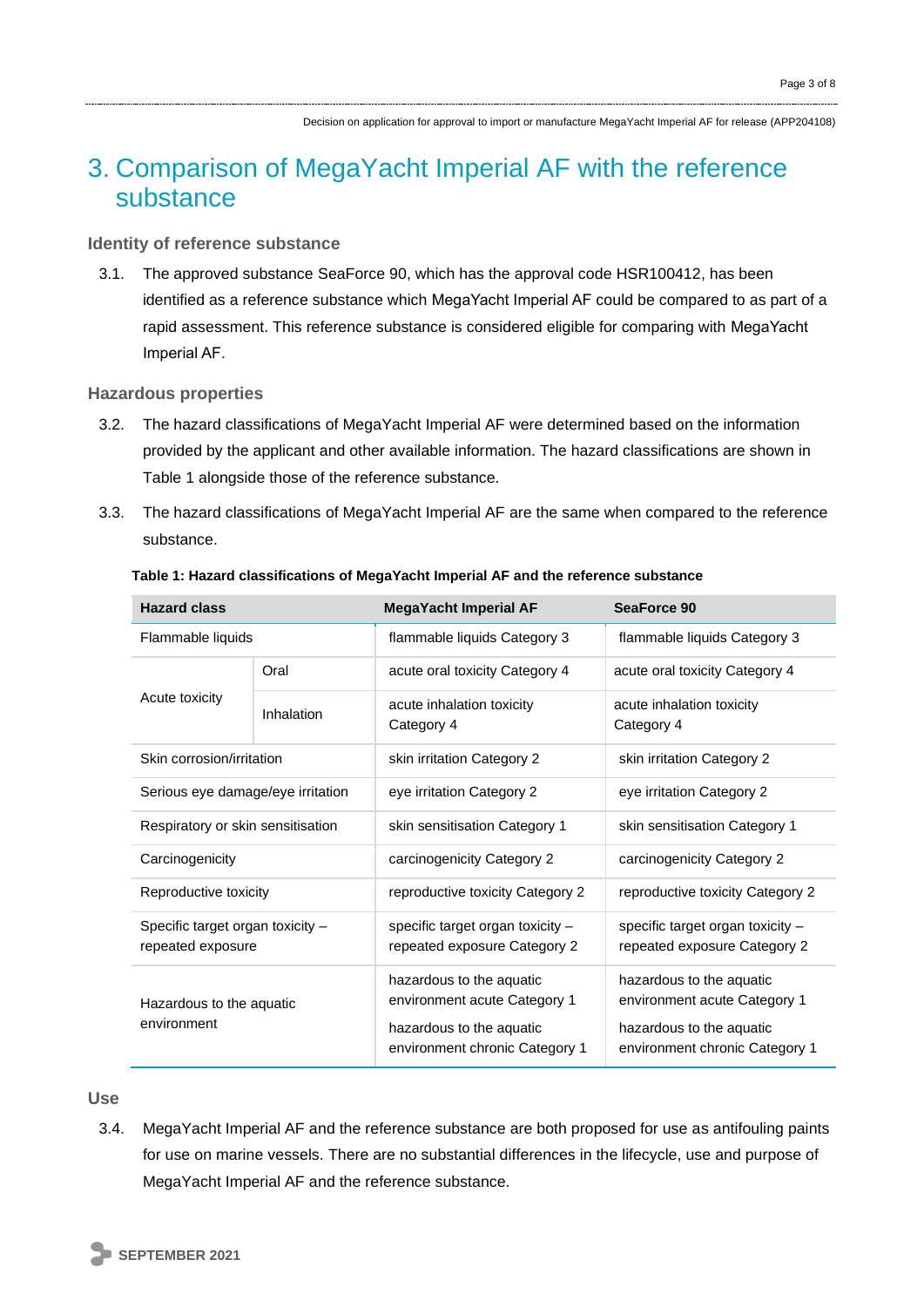Decision on application for approval to import or manufacture MegaYacht Imperial AF for release (APP204108)

### 4. Rapid assessment of adverse effects

- 4.1. The rapid risk assessment of adverse effects has taken into account the hazardous properties of the substance, the considerations under Part 2 of the Act, the prescribed controls under the Act and the requirements under other relevant legislation such as the HSW Act 2015, Land Transport Rule 45001, Civil Aviation Act 1990 and Maritime Transport Act 1994.
- 4.2. The assessment:
	- considered the risks posed by MegaYacht Imperial AF compared to those associated with the reference substance;
	- determined whether any variations or additions to the prescribed controls were required to manage the risks of this substance, and identified controls that may not be applicable or necessary that could, therefore, be deleted.

### **Assessment of risks to human health**

4.3. The risks to human health are similar to those of the reference substance and as such are managed by the suite of controls.

### **Assessment of risks to the environment**

4.4. The risks to the environment from this substance are similar to those of the reference substance and as such are managed by the suite of controls.

#### **Assessment of risks to Māori and their relationship to the environment**

4.5. The risks to Māori and their relationship to the environment from this substance are similar to those of the reference substance and as such are managed by the suite of controls.

### **Assessment of risks to society, the community and the market economy**

4.6. No risks to society, communities or the market economy from the approval of MegaYacht Imperial AF have been identified.

#### **New Zealand's international obligations**

4.7. No international obligations that may be impacted by the approval of MegaYacht Imperial AF have been identified.

#### **Summary of assessment**

4.8. The risks associated with MegaYacht Imperial AF arise from its hazardous properties and its proposed use pattern. These risks are similar to those posed by the reference substance, and the suite of controls applied to the reference (including any modifications and deletions) can be applied to MegaYacht Imperial AF to equally mitigate its risks to human health and the environment, so that these are negligible.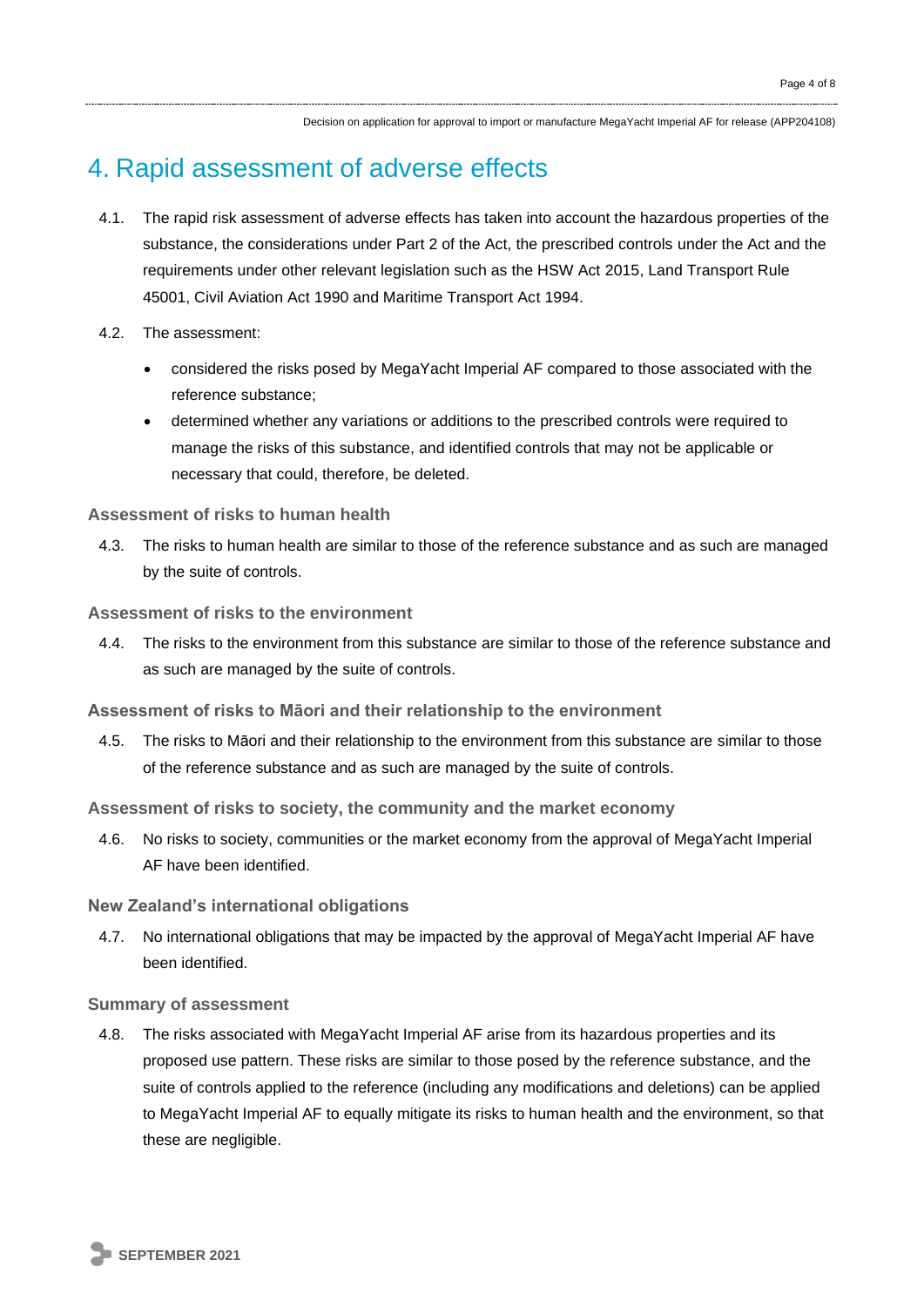Decision on application for approval to import or manufacture MegaYacht Imperial AF for release (APP204108)

## 5. Prescribed controls

- 5.1. The hazard classifications of MegaYacht Imperial AF determine a set of prescribed controls specified by the EPA Notices<sup>2</sup> under section 77 of the HSNO Act. There are also requirements in the HSW (HS) Regulations. Note: the HSW (HS) requirements are not set for the substance under this approval but apply in their own right.
- 5.2. The prescribed controls set the baseline for how the substance must be managed and include specifications on how the substance is to be packaged, labelled, stored, disposed, transported, handled and used. The prescribed controls also set information requirements (eg Safety Data Sheets), signage and emergency management requirements. These controls form the basis of the controls specified in Appendix A of the Approval document for MegaYacht Imperial AF.
- 5.3. The Labelling, Safety Data Sheet (SDS), Packaging, Disposal and Hazardous Property Controls (HPC) Part 1, Part 3, Part 4A and Part 4B Notices apply to MegaYacht Imperial AF.

### **Exposure limits**

- 5.4. Under s77B of the Act, the EPA may set a Tolerable Exposure Limit (TEL) for a substance with toxic properties and an Environmental Exposure Limit (EEL) for a substance with ecotoxic properties:
	- Regulation 13.17 of the HSW (HS) Regulations prohibits the use of a class 6 substance (ie a substance with a hazard classification in the hazard grouping health hazards) in excess of a TEL;
	- Clause 49 of the HPC Notice prohibits use of a substance with a hazard classification in the hazard grouping environmental hazards in excess of an EEL.
- 5.5. No TEL values have been set previously for the active ingredients in MegaYacht Imperial AF because it is considered that exposure to this substance is not likely to result in an appreciable toxic effect to people, provided controls on use are followed.
- 5.6. An EEL values had been set previously for the active ingredients in MegaYacht Imperial AF, however, the EEL values are removed as the level of risk of adverse effects to the environment has been qualitatively assessed as being negligible, with controls in place.
- 5.7. There are Workplace Exposure Standard (WES) values currently set for components of MegaYacht Imperial AF but, as they are not Prescribed Exposure Standard (PES) values, they are guidance values used for the management of health risk. No PES has been set for any component of MegaYacht Imperial AF.
- 5.8. Clause 17 of the Hazardous Substances (Labelling) Notice 2017 and Section 3 of the Schedule in the Hazardous Substances (Safety Data Sheets) Notice 2017 require that certain toxic, corrosive or

<sup>&</sup>lt;sup>2</sup> There may also be default controls in regulations made under the Act for certain hazardous substances such as fireworks.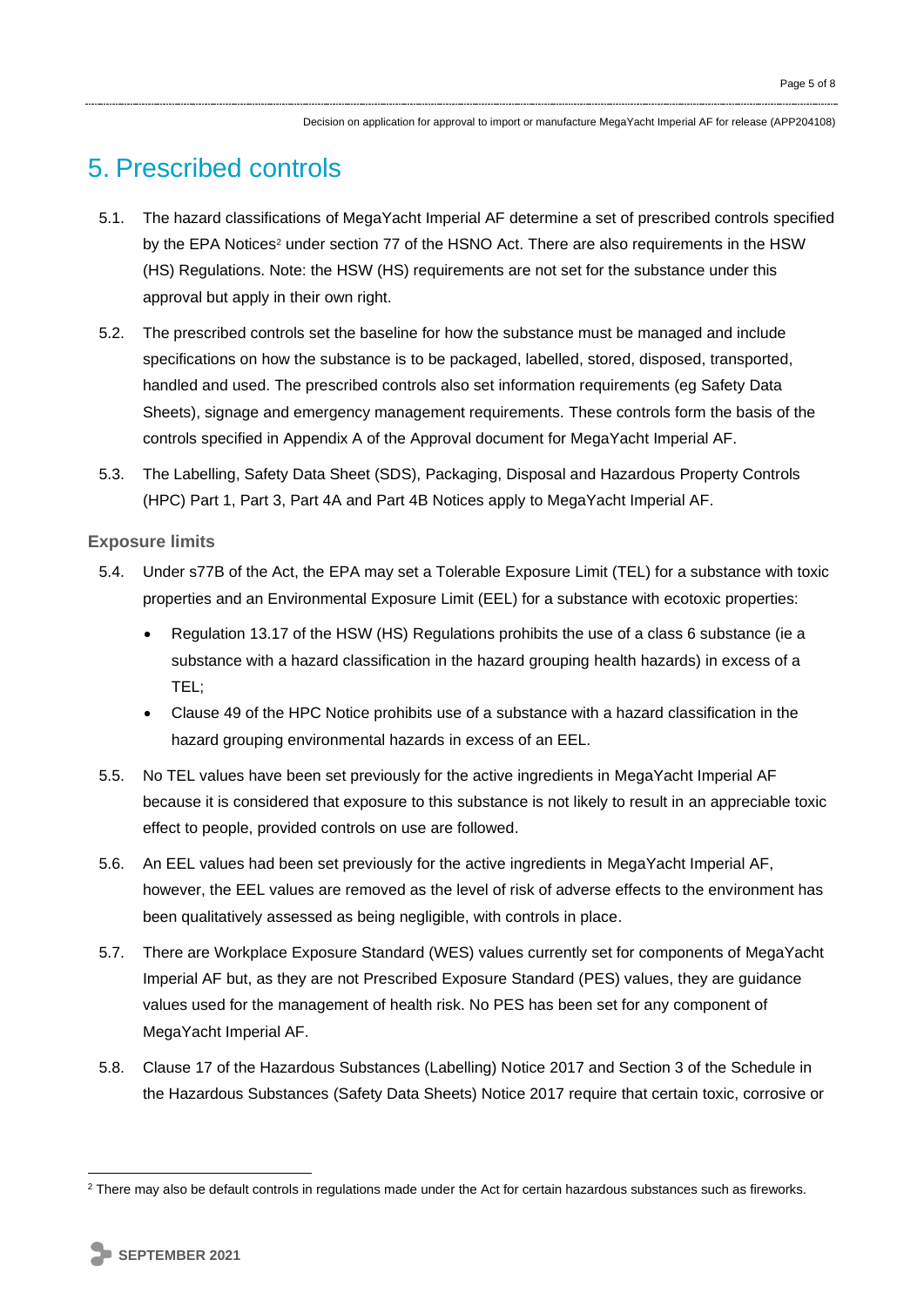ecotoxic components are identified on the product label and on the SDS, respectively. Section 8 of the Schedule in the SDS Notice requires occupational exposure limits to be identified on the SDS.

### 6. Changes to prescribed controls

6.1. The following modifications to the EPA Notice controls apply to MegaYacht Imperial AF, as set out in Table 2:

**Table 2: Justification for s77 changes to prescribed controls (see Appendix A of the Approval document for the control wordings)**

| <b>Control</b>            | <b>Justification</b>                                                                                                                                                                                                                                                                                                                                                                                                                                                       |
|---------------------------|----------------------------------------------------------------------------------------------------------------------------------------------------------------------------------------------------------------------------------------------------------------------------------------------------------------------------------------------------------------------------------------------------------------------------------------------------------------------------|
| Label<br>Labelling Notice | The Antifouling Paints Reassessment determined that additional label information was<br>necessary for antifouling paints to ensure that users of the antifouling paints are informed of<br>their requirements to avoid off-site deposition and avoid waste entering the environment.<br>It is considered appropriate to add this requirement to MegaYacht Imperial AF as a variation<br>to the labelling requirements of the Hazardous Substances (Labelling) Notice 2017. |

6.2. The following additional HSNO controls apply to MegaYacht Imperial AF under section 77A of the Act, as set out in Table 3:

| Table 3: Justification for s77A additional controls (see Appendix A of the Approval document for the |  |
|------------------------------------------------------------------------------------------------------|--|
| control wordings)                                                                                    |  |

| Control                             | <b>Justification</b>                                                                                                                                                                                                                                                                                                                                                                     |
|-------------------------------------|------------------------------------------------------------------------------------------------------------------------------------------------------------------------------------------------------------------------------------------------------------------------------------------------------------------------------------------------------------------------------------------|
| Use restriction                     | As the risk assessment of the proposed substance has been based on its use as an<br>antifouling paint, other uses of this substance could lead to higher, unmanaged risks to<br>human health and/or the environment. Therefore, the addition of the following use restriction<br>control is applied to MegaYacht Imperial AF:                                                            |
|                                     | No person may use this substance for any purpose other than as an antifouling paint to<br>prevent, by the slow release of biocides, the build-up of aquatic organisms on the hulls of<br>vessels or other surfaces in contact with water.                                                                                                                                                |
| Personal<br>protective<br>equipment | The Antifouling Paints Reassessment determined that an additional personal protective<br>equipment control was necessary to apply requirements for users outside of the workplace<br>when applying and removing antifouling paints.                                                                                                                                                      |
|                                     | This requirement as it applies to workplaces is covered by the requirements of the Health and<br>Safety at Work (Hazardous Substances) (HSW (HS)) Regulations 2017.                                                                                                                                                                                                                      |
|                                     | An additional control is applied to MegaYacht Imperial AF in order to apply the requirements<br>from the Antifouling Paints Reassessment for the use of MegaYacht Imperial AF in places<br>other than workplaces. This additional control is varied from the wording used in the<br>Antifouling Paints Reassessment to reflect that this control covers places other than<br>workplaces. |
| Collection                          | Antifouling Paints Reassessment applied an additional requirement to antifouling paints<br>specifying that when antifouling coatings are removed from the hull of a boat, the resulting                                                                                                                                                                                                  |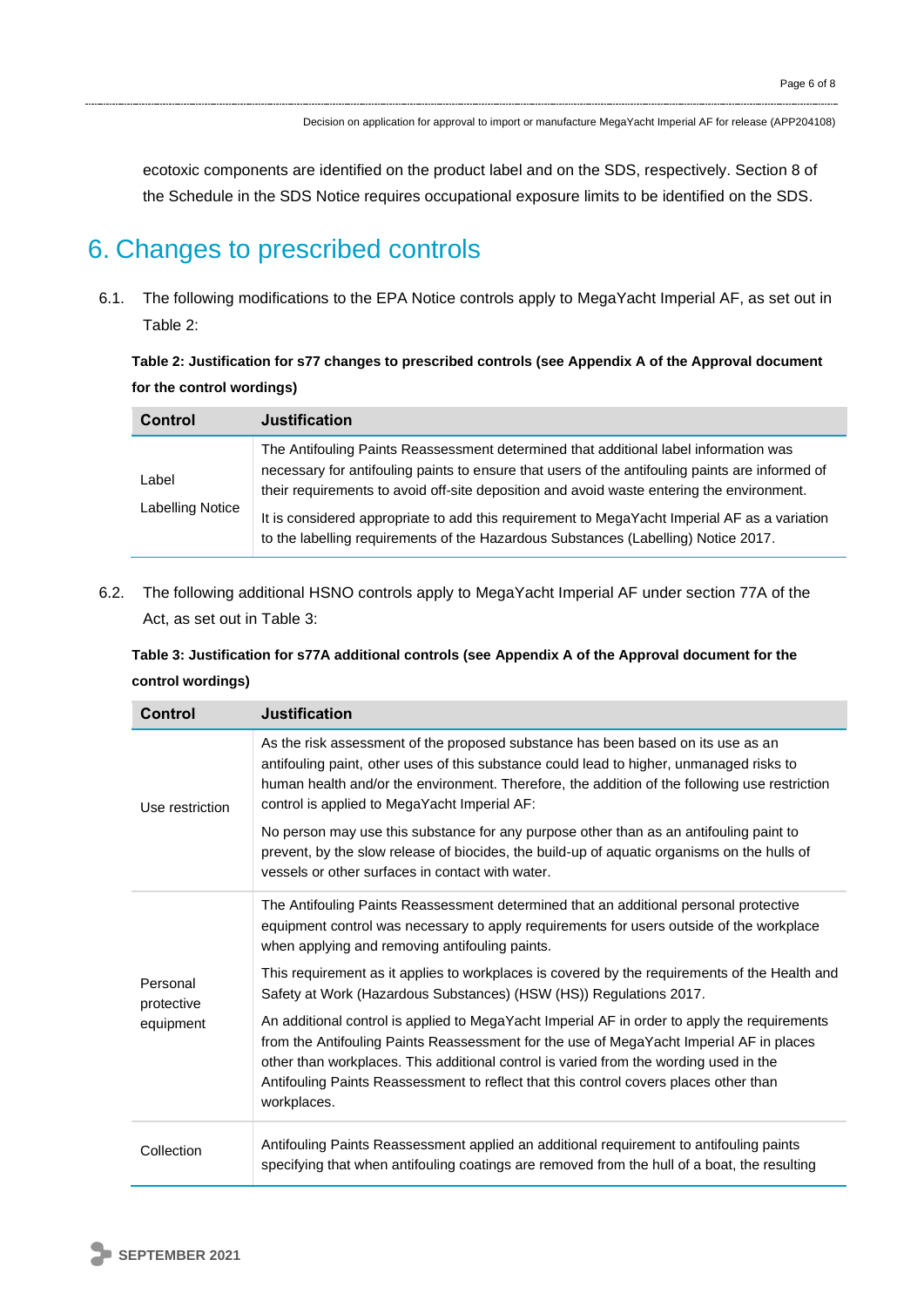|                                        | Decision on application for approval to import or manufacture MegaYacht Imperial AF for release (APP204108)                                                                                                                                                                                                                                                                                                                                   |
|----------------------------------------|-----------------------------------------------------------------------------------------------------------------------------------------------------------------------------------------------------------------------------------------------------------------------------------------------------------------------------------------------------------------------------------------------------------------------------------------------|
|                                        | waste must be collected and disposed of in accordance with the Hazardous Substances<br>(Disposal) Regulations 2001.<br>It is considered appropriate to apply this requirement to MegaYacht Imperial AF to minimise<br>the potential for waste from antifouling paint removal to result in contamination of the<br>environment. The control is updated to make reference to the Hazardous Substances<br>(Disposal) Notice 2017.                |
| Controlled work<br>area and<br>signage | The Antifouling Paints Reassessment applied an additional control specifying requirements<br>for controlled work areas and signage. This control was applied to protect sensitive areas and<br>bystanders from exposure to antifouling paints.                                                                                                                                                                                                |
|                                        | This requirement, as it applies to workplaces, is now covered by the requirements of the<br>HSW (HS) Regulations.                                                                                                                                                                                                                                                                                                                             |
|                                        | The additional control from the Antifouling Paints Reassessment is applied to MegaYacht<br>Imperial AF, with the original wording varied so that the requirements are applied to use of<br>MegaYacht Imperial AF outside of workplaces. Additionally, references to certain clauses for<br>the Hazardous Substances (Identification) Regulations 2001 are updated to reference the<br>corresponding requirements in the HSW (HS) Regulations. |
| Impurity                               | The EPA has previously set content specifications and impurity limits for cuprous oxide and<br>an impurity limit for zineb, when used as active ingredients in antifouling paints.                                                                                                                                                                                                                                                            |
|                                        | These limits are aligned with the limits set by the Australian Pesticides and Veterinary<br>Medicines Authority (APVMA).                                                                                                                                                                                                                                                                                                                      |
|                                        | It is considered appropriate to apply these limits to MegaYacht Imperial AF to limit the<br>amount of these impurities that could cause harm to human health or the environment.                                                                                                                                                                                                                                                              |

### **Assessment of changes to controls**

- 6.3. The changes to the prescribed controls in the above section under sections 77 and 77A of the Act fulfil the legislative criteria.
- 6.4. These controls have been incorporated into Appendix A of the Approval document for MegaYacht Imperial AF.

### 7. Decision

- 7.1. Having considered the composition, hazardous properties and use of MegaYacht Imperial AF, I am satisfied that it meets the criteria for rapid assessment under section 28A(2)(a) as a substance having a similar composition and similar hazardous properties has been approved under the Act. I consider that there are no other effects of MegaYacht Imperial AF that would prevent this application for MegaYacht Imperial AF being approved under section 28A of the Act.
- 7.2. I am satisfied with the hazard classifications identified in Table 1 and have applied this classification to MegaYacht Imperial AF.
- 7.3. I consider that applying the suite of controls to MegaYacht Imperial AF set out in Appendix A of the Approval document will ensure adequate management of the adverse effects of MegaYacht Imperial AF.